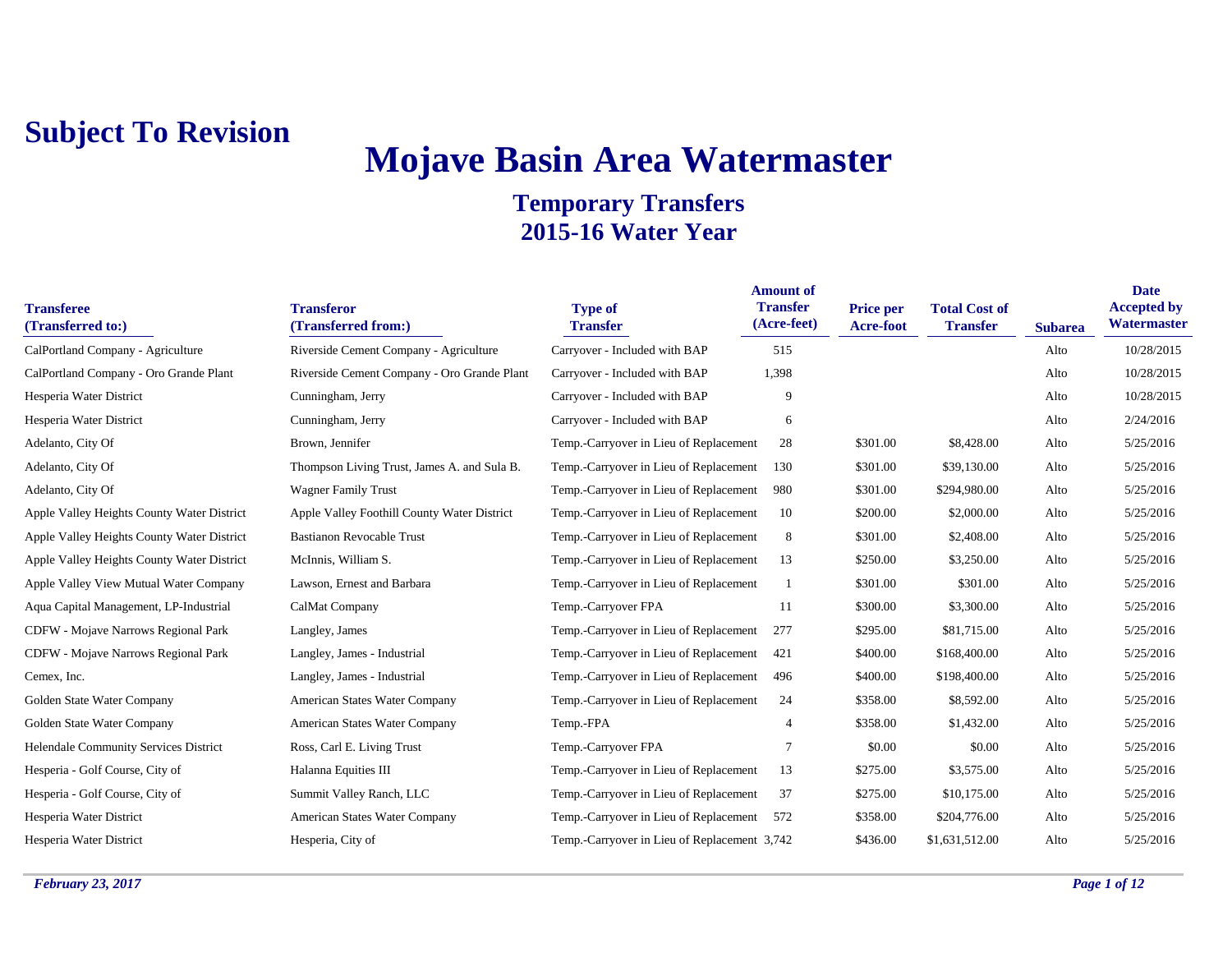# **Mojave Basin Area Watermaster**

| <b>Transferee</b><br>(Transferred to:)                                         | <b>Transferor</b><br>(Transferred from:)    | <b>Type of</b><br><b>Transfer</b>      | <b>Amount of</b><br><b>Transfer</b><br>(Acre-feet) | <b>Price per</b><br>Acre-foot | <b>Total Cost of</b><br><b>Transfer</b> | <b>Subarea</b> | <b>Date</b><br><b>Accepted by</b><br>Watermaster |
|--------------------------------------------------------------------------------|---------------------------------------------|----------------------------------------|----------------------------------------------------|-------------------------------|-----------------------------------------|----------------|--------------------------------------------------|
| Langley, James                                                                 | CalPortland Company - Agriculture           | Temp.-FPA                              | 96                                                 | \$280.00                      | \$26,880.00                             | Alto           | 5/25/2016                                        |
| Langley, James                                                                 | CalPortland Company - Agriculture           | Temp.-Carryover FPA                    | 515                                                | \$280.00                      | \$144,200.00                            | Alto           | 5/25/2016                                        |
| Langley, James                                                                 | Johnston, Harriet and Johnston, Lawrence W. | Temp.-Carryover FPA                    | 49                                                 | \$272.00                      | \$13,328.00                             | Alto           | 5/25/2016                                        |
| Langley, James                                                                 | Johnston, Harriet and Johnston, Lawrence W. | Temp.-Carryover FPA                    | 49                                                 | \$272.00                      | \$13,328.00                             | Alto           | 5/25/2016                                        |
| Langley, James                                                                 | Kemper Campbell Ranch                       | Temp.-Carryover FPA                    | 194                                                | \$275.00                      | \$53,350.00                             | Alto           | 5/25/2016                                        |
| Langley, James                                                                 | Rue Ranch                                   | Temp.-FPA                              | 10                                                 | \$280.00                      | \$2,800.00                              | Alto           | 5/25/2016                                        |
| Langley, James                                                                 | Rue Ranch                                   | Temp.-Carryover FPA                    | 3                                                  | \$280.00                      | \$840.00                                | Alto           | 5/25/2016                                        |
| Langley, James                                                                 | Scray, Michelle A. Trust                    | Temp.-Carryover FPA                    | 11                                                 | \$283.00                      | \$3,113.00                              | Alto           | 5/25/2016                                        |
| Langley, James                                                                 | Sudmeier, Glenn W.                          | Temp.-Carryover FPA                    | 14                                                 | \$280.00                      | \$3,920.00                              | Alto           | 5/25/2016                                        |
| Langley, James                                                                 | Ward, Ken and Barbara                       | Temp.-Carryover FPA                    | 26                                                 | \$283.00                      | \$7,358.00                              | Alto           | 5/25/2016                                        |
| Langley, James                                                                 | West, Howard and Suzy                       | Temp.-Carryover FPA                    | 58                                                 | \$283.00                      | \$16,414.00                             | Alto           | 5/25/2016                                        |
| Langley, James - Industrial                                                    | Agcon, Inc.                                 | Temp.-Carryover FPA                    | 48                                                 | \$370.00                      | \$17,760.00                             | Alto           | 5/25/2016                                        |
| Langley, James - Industrial                                                    | CalPortland Company - Oro Grande Plant      | Temp.-Carryover FPA                    | 1,398                                              | \$375.00                      | \$524,250.00                            | Alto           | 5/25/2016                                        |
| Langley, James - Industrial                                                    | Hi-Grade Materials Company                  | Temp.-Carryover FPA                    | 75                                                 | \$370.00                      | \$27,750.00                             | Alto           | 5/25/2016                                        |
| Mariana Ranchos County Water District                                          | <b>Beinschroth Family Trust</b>             | Temp.-Carryover in Lieu of Replacement | 56                                                 | \$301.00                      | \$16,856.00                             | Alto           | 5/25/2016                                        |
| Pham, et al.                                                                   | Langley, James                              | Temp.-Carryover in Lieu of Replacement | 28                                                 | \$290.00                      | \$8,120.00                              | Alto           | 5/25/2016                                        |
| San Bernardino County - High Desert Detention Centerangley, James              |                                             | Temp.-Carryover FPA                    | 87                                                 | \$295.00                      | \$25,665.00                             | Alto           | 5/25/2016                                        |
| San Bernardino County - High Desert Detention Centerangley, James - Industrial |                                             | Temp.-Carryover in Lieu of Replacement | 31                                                 | \$400.00                      | \$12,400.00                             | Alto           | 5/25/2016                                        |
| San Bernardino County Service Area 64                                          | Langley, James - Industrial                 | Temp.-Carryover FPA                    | 200                                                | \$400.00                      | \$80,000.00                             | Alto           | 5/25/2016                                        |
| San Bernardino County Service Area 70J                                         | Langley, James                              | Temp.-Carryover FPA                    | 235                                                | \$295.00                      | \$69,325.00                             | Alto           | 5/25/2016                                        |
| San Bernardino County Service Area 70J                                         | Langley, James                              | Temp.-FPA                              | 106                                                | \$295.00                      | \$31,270.00                             | Alto           | 5/25/2016                                        |
| San Bernardino County Service Area 70J                                         | Langley, James - Industrial                 | Temp.-Carryover in Lieu of Replacement | 373                                                | \$400.00                      | \$149,200.00                            | Alto           | 5/25/2016                                        |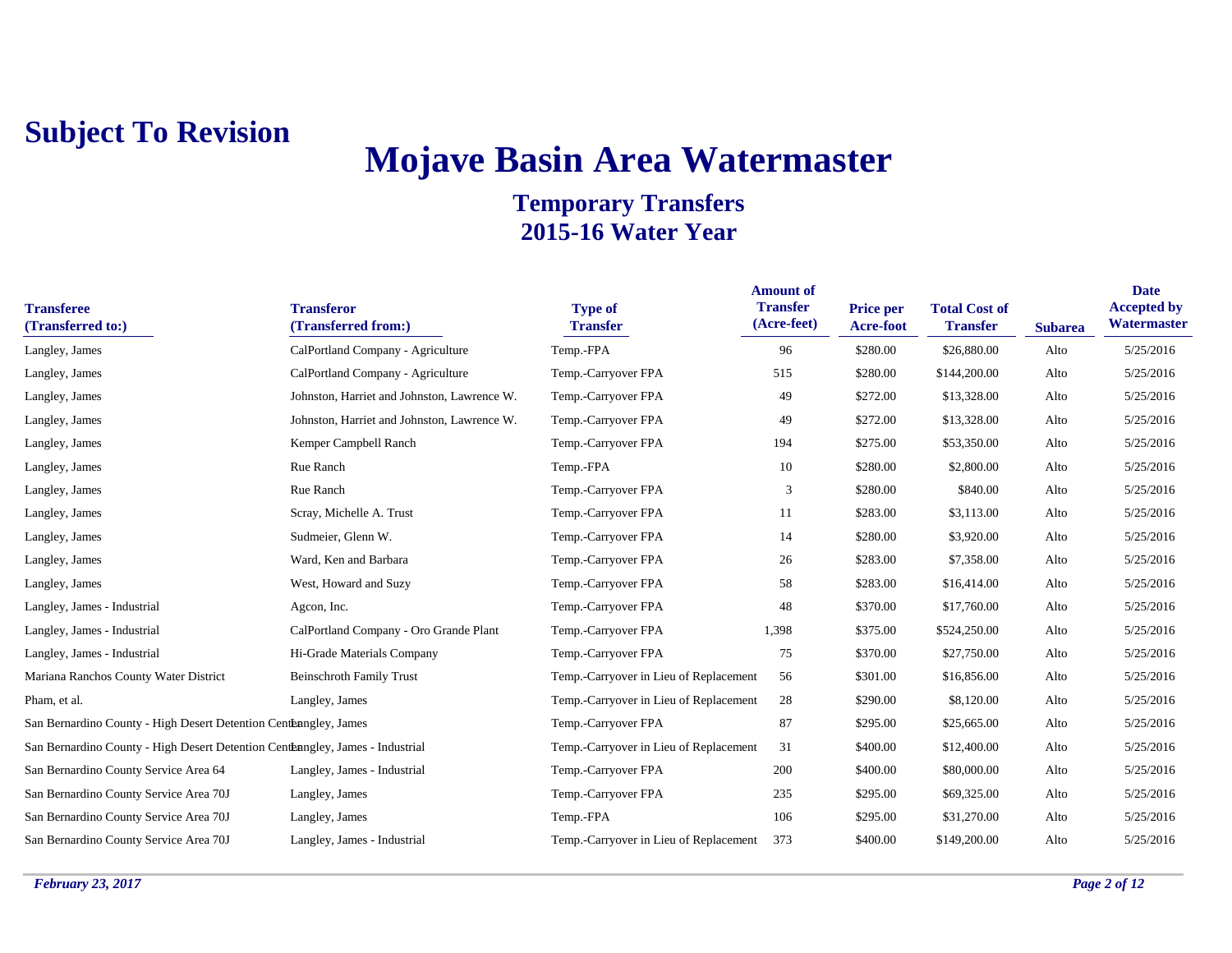# **Mojave Basin Area Watermaster**

| <b>Transferee</b><br>(Transferred to:)   | <b>Transferor</b><br>(Transferred from:)    | <b>Type of</b><br><b>Transfer</b>      | <b>Amount of</b><br><b>Transfer</b><br>(Acre-feet) | Price per<br>Acre-foot | <b>Total Cost of</b><br><b>Transfer</b> | <b>Subarea</b> | <b>Date</b><br><b>Accepted by</b><br>Watermaster |
|------------------------------------------|---------------------------------------------|----------------------------------------|----------------------------------------------------|------------------------|-----------------------------------------|----------------|--------------------------------------------------|
| Spring Valley Lake Association           | Brown, Bobby G. and Valeria R.              | Temp.-Carryover in Lieu of Replacement | 34                                                 | \$301.00               | \$10,234.00                             | Alto           | 5/25/2016                                        |
| Spring Valley Lake Association           | Elisabella, LLC                             | Temp.-Carryover FPA                    | 52                                                 | \$192.00               | \$9,984.00                              | Alto           | 5/25/2016                                        |
| Spring Valley Lake Association           | Frazier, et al.                             | Temp.-Carryover in Lieu of Replacement | 37                                                 | \$301.00               | \$11,137.00                             | Alto           | 5/25/2016                                        |
| Spring Valley Lake Association           | Frazier, et al.                             | Temp.-Carryover FPA                    | 3                                                  | \$301.00               | \$903.00                                | Alto           | 5/25/2016                                        |
| Spring Valley Lake Association           | Sapp, Robert D. and Lee, Teresa J.          | Temp.-Carryover in Lieu of Replacement | 26                                                 | \$301.00               | \$7,826.00                              | Alto           | 5/25/2016                                        |
| Spring Valley Lake Association           | Thrasher, Gary                              | Temp.-Carryover in Lieu of Replacement | 277                                                | \$301.00               | \$83,377.00                             | Alto           | 5/25/2016                                        |
| Spring Valley Lake Association           | Thrasher, Gary                              | Temp.-FPA                              | 105                                                | \$301.00               | \$31,605.00                             | Alto           | 5/25/2016                                        |
| Spring Valley Lake Association           | Vogler, Albert H. and Rita K.               | Temp.-Carryover in Lieu of Replacement | 49                                                 | \$301.00               | \$14,749.00                             | Alto           | 5/25/2016                                        |
| Spring Valley Lake Country Club          | Langley, James                              | Temp.-Carryover in Lieu of Replacement | 102                                                | \$296.00               | \$30,192.00                             | Alto           | 5/25/2016                                        |
| Spring Valley Lake Country Club          | Langley, James                              | Temp.-Carryover in Lieu of Replacement | 102                                                | \$287.00               | \$29,274.00                             | Alto           | 5/25/2016                                        |
| Thunderbird County Water District        | <b>Beinschroth Family Trust</b>             | Temp.-Carryover in Lieu of Replacement | 43                                                 | \$301.00               | \$12,943.00                             | Alto           | 5/25/2016                                        |
| Victor Valley Community College District | <b>Bastianon Revocable Trust</b>            | Temp.-Carryover in Lieu of Replacement | 36                                                 | \$301.00               | \$10,836.00                             | Alto           | 5/25/2016                                        |
| Victor Valley Community College District | Thompson Living Trust, James A. and Sula B. | Temp.-Carryover in Lieu of Replacement | 189                                                | \$301.00               | \$56,889.00                             | Alto           | 5/25/2016                                        |
| Victor Valley Memorial Park              | Langley, James                              | Temp.-Carryover in Lieu of Replacement | 92                                                 | \$300.00               | \$27,600.00                             | Alto           | 5/25/2016                                        |
| Victorville Water District, ID#1         | Aqua Capital Management, LP-Industrial      | Temp.-Carryover in Lieu of Replacement | 11                                                 | \$402.00               | \$4,422.00                              | Alto           | 5/25/2016                                        |
| Victorville Water District, ID#1         | <b>Bastianon Revocable Trust</b>            | Temp.-Carryover in Lieu of Replacement | 17                                                 | \$301.00               | \$5,117.00                              | Alto           | 5/25/2016                                        |
| Victorville Water District, ID#1         | <b>Beinschroth Family Trust</b>             | Temp.-Carryover in Lieu of Replacement | 429                                                | \$301.00               | \$129,129.00                            | Alto           | 5/25/2016                                        |
| Victorville Water District, ID#1         | Bryant, Ian                                 | Temp.-Carryover in Lieu of Replacement | 24                                                 | \$301.00               | \$7,224.00                              | Alto           | 5/25/2016                                        |
| Victorville Water District, ID#1         | Bunnell, Dick                               | Temp.-Carryover in Lieu of Replacement | 18                                                 | \$301.00               | \$5,418.00                              | Alto           | 5/25/2016                                        |
| Victorville Water District, ID#1         | Dolch, Robert and Judy                      | Temp.-Carryover in Lieu of Replacement | 76                                                 | \$301.00               | \$22,876.00                             | Alto           | 5/25/2016                                        |
| Victorville Water District, ID#1         | Dora Land, Inc.                             | Temp.-Carryover in Lieu of Replacement | 12                                                 | \$301.00               | \$3,612.00                              | Alto           | 5/25/2016                                        |
| Victorville Water District, ID#1         | Federal Bureau of Prisons, Victorville      | Temp.-FPA                              | 412                                                | \$435.60               | \$179,220.00                            | Alto           | 5/25/2016                                        |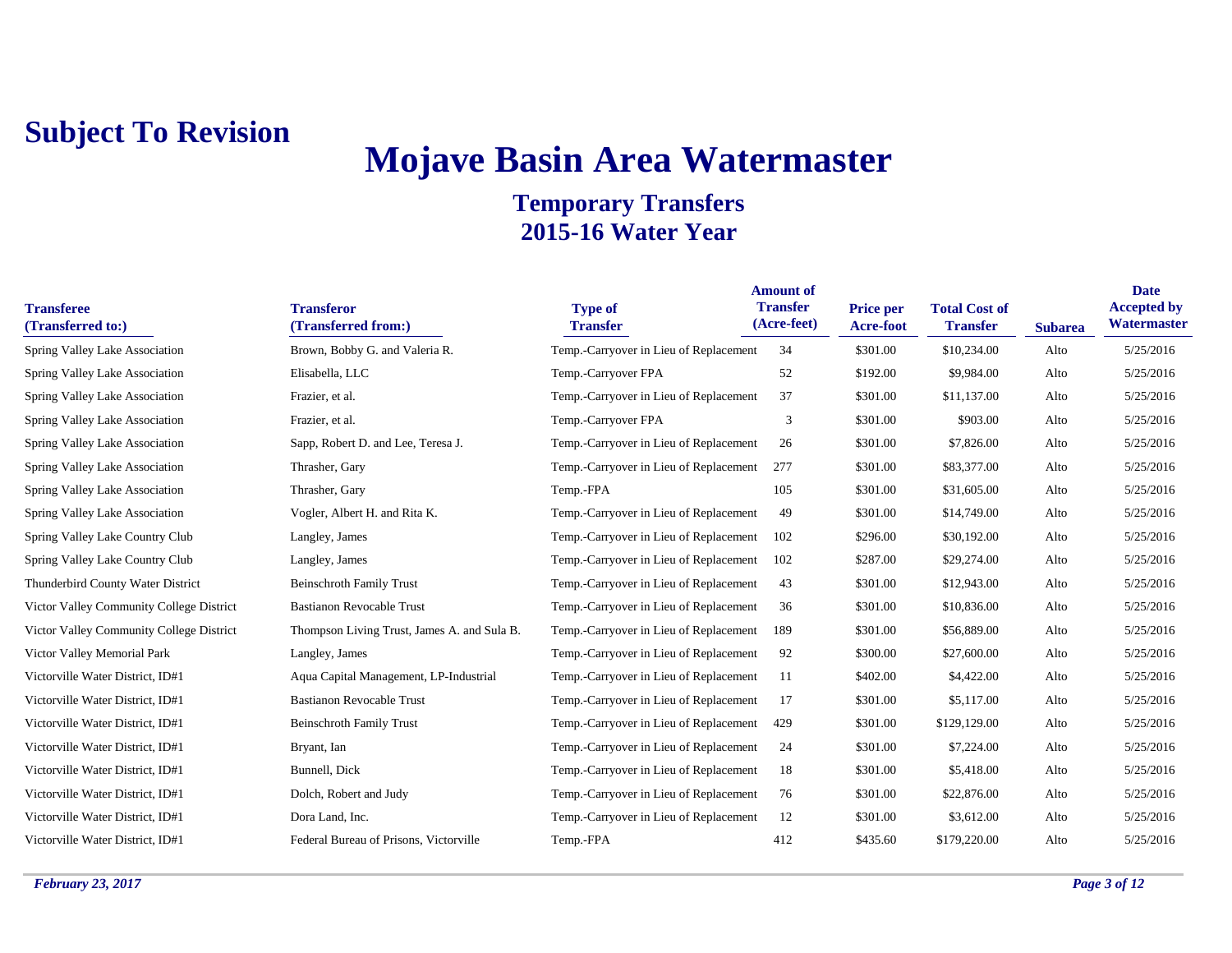# **Mojave Basin Area Watermaster**

| <b>Transferee</b><br>(Transferred to:)                                   | <b>Transferor</b><br>(Transferred from:)   | <b>Type of</b><br><b>Transfer</b>            | <b>Amount of</b><br><b>Transfer</b><br>(Acre-feet) | <b>Price per</b><br><b>Acre-foot</b> | <b>Total Cost of</b><br><b>Transfer</b> | <b>Subarea</b> | <b>Date</b><br><b>Accepted by</b><br>Watermaster |
|--------------------------------------------------------------------------|--------------------------------------------|----------------------------------------------|----------------------------------------------------|--------------------------------------|-----------------------------------------|----------------|--------------------------------------------------|
| Victorville Water District, ID#1                                         | <b>Fischer Revocable Living Trust</b>      | Temp.-Carryover in Lieu of Replacement       | 28                                                 | \$301.00                             | \$8,428.00                              | Alto           | 5/25/2016                                        |
| Victorville Water District, ID#1                                         | Fisher Trust, Jerome R.                    | Temp.-Carryover in Lieu of Replacement       | 441                                                | \$301.00                             | \$132,741.00                            | Alto           | 5/25/2016                                        |
| Victorville Water District, ID#1                                         | Haas, Bryan C. and Hinkle, Mary H.         | Temp.-Carryover in Lieu of Replacement       | 8                                                  | \$301.00                             | \$2,408.00                              | Alto           | 5/25/2016                                        |
| Victorville Water District, ID#1                                         | Helendale Community Services District      | Temp.-Carryover in Lieu of Replacement       | 78                                                 | \$402.00                             | \$31,356.00                             | Alto           | 5/25/2016                                        |
| Victorville Water District, ID#1                                         | Helendale Community Services District      | Temp.-Carryover FPA                          | 708                                                | \$402.00                             | \$284,616.00                            | Alto           | 5/25/2016                                        |
| Victorville Water District, ID#1                                         | <b>Jess Ranch Water Company</b>            | Temp.-Carryover in Lieu of Replacement       | 124                                                | \$402.00                             | \$49,848.00                             | Alto           | 5/25/2016                                        |
| Victorville Water District, ID#1                                         | Lake Arrowhead Community Services District | Temp.-Carryover in Lieu of Replacement       | 527                                                | \$301.00                             | \$158,627.00                            | Alto           | 5/25/2016                                        |
| Victorville Water District, ID#1                                         | Lawson, Ernest and Barbara                 | Temp.-Carryover in Lieu of Replacement       | 9                                                  | \$301.00                             | \$2,709.00                              | Alto           | 5/25/2016                                        |
| Victorville Water District, ID#1                                         | Low, Dean                                  | Temp.-Carryover in Lieu of Replacement       | 160                                                | \$301.00                             | \$48,160.00                             | Alto           | 5/25/2016                                        |
| Victorville Water District, ID#1                                         | Luckey, Manley J.                          | Temp.-Carryover in Lieu of Replacement       | 94                                                 | \$301.00                             | \$28,294.00                             | Alto           | 5/25/2016                                        |
| Victorville Water District, ID#1                                         | Nunn, Donald and Pearl                     | Temp.-Carryover in Lieu of Replacement       | 28                                                 | \$301.00                             | \$8,428.00                              | Alto           | 5/25/2016                                        |
| Victorville Water District, ID#1                                         | Rim Properties, A General Partnership      | Temp.-Carryover in Lieu of Replacement       | 8                                                  | \$301.00                             | \$2,408.00                              | Alto           | 5/25/2016                                        |
| Victorville Water District, ID#1                                         | Storm, Randall                             | Temp.-Carryover in Lieu of Replacement       | 50                                                 | \$301.00                             | \$15,050.00                             | Alto           | 5/25/2016                                        |
| Victorville Water District, ID#1                                         | Thompson Living Trust, R.L. and R.A.       | Temp.-Carryover in Lieu of Replacement       | 6                                                  | \$301.00                             | \$1,806.00                              | Alto           | 5/25/2016                                        |
| Victorville Water District, ID#1                                         | Vanhoops Holdings, LP                      | Temp.-Carryover in Lieu of Replacement       | 283                                                | \$301.00                             | \$85,183.00                             | Alto           | 5/25/2016                                        |
| Victorville Water District, ID#1                                         | West, Jimmie E.                            | Temp.-Carryover in Lieu of Replacement       | 7                                                  | \$301.00                             | \$2,107.00                              | Alto           | 5/25/2016                                        |
| Victorville Water District, ID#2                                         | Jess Ranch Water Company                   | Temp.-Carryover in Lieu of Replacement 2,638 |                                                    | \$402.00                             | \$1,060,476.00                          | Alto           | 5/25/2016                                        |
| Hesperia Water District                                                  | Abbott, Carron                             | Temp.-Carryover FPA                          | 8                                                  | \$274.00                             | \$2,192.00                              | Alto           | 7/27/2016                                        |
| Hesperia Water District                                                  | Helendale Community Services District      | Temp.-FPA                                    | 250                                                | \$389.00                             | \$72,250.00                             | Alto           | 7/27/2016                                        |
| Jamboree Housing Corporation                                             | <b>Hamilton Family Trust</b>               | Temp.-Carryover FPA                          | 75                                                 | \$270.00                             | \$20,250.00                             | Alto           | 7/27/2016                                        |
| Liberty Utilities (Apple Valley Ranchos Water) CorpApple Valley, Town Of |                                            | Temp.-Carryover FPA                          | 191                                                | \$0.00                               | \$0.00                                  | Alto           | 7/27/2016                                        |
| Adelanto, City Of                                                        | Aqua Capital Management, LP-Industrial     | Temp.-FPA                                    | 758                                                | \$402.00                             | \$304,716.00                            | Alto           | 9/28/2016                                        |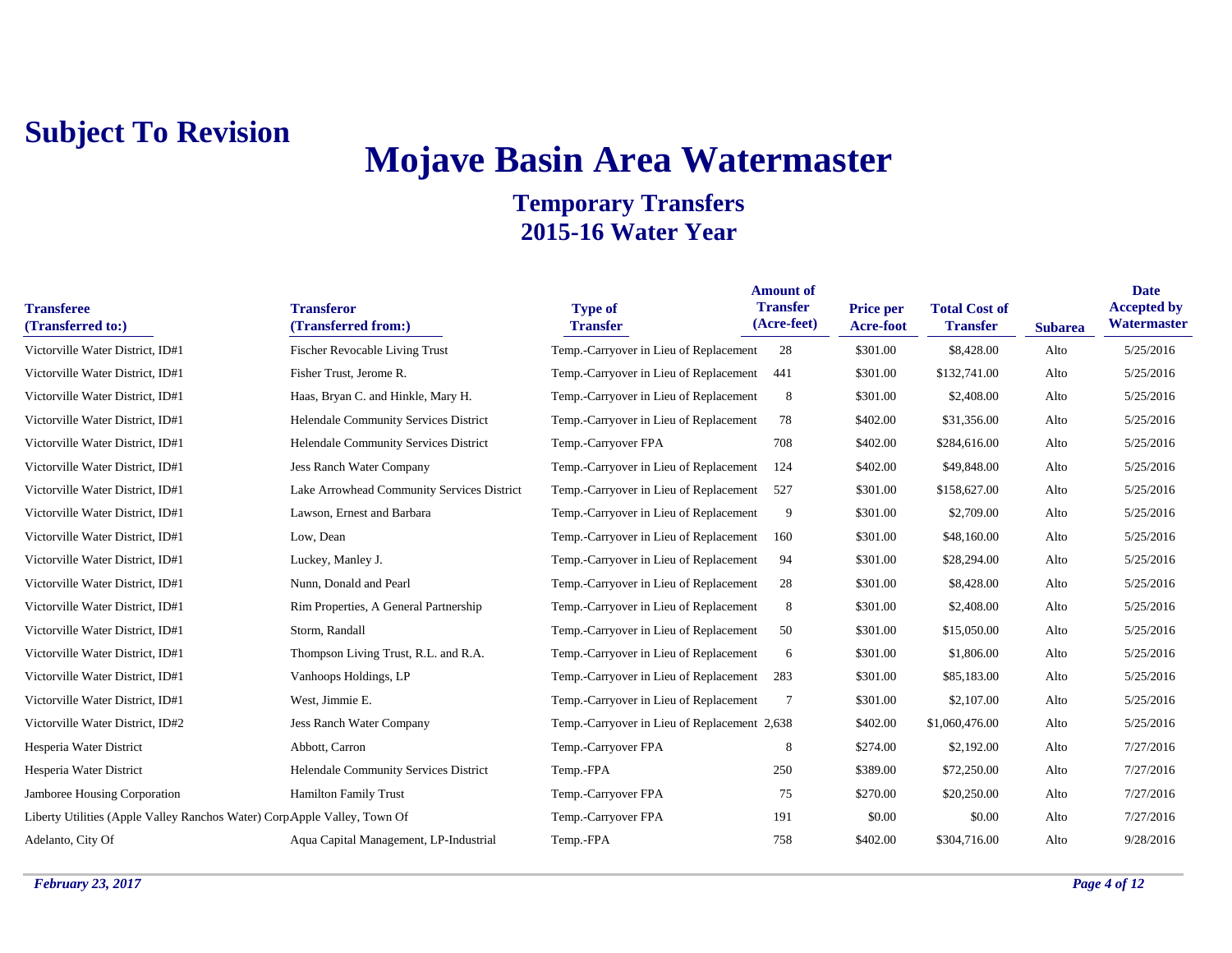# **Mojave Basin Area Watermaster**

| <b>Transferee</b><br>(Transferred to:) | <b>Transferor</b><br>(Transferred from:) | <b>Type of</b><br>Transfer | <b>Amount of</b><br><b>Transfer</b><br>(Acre-feet) | <b>Price per</b><br>Acre-foot | <b>Total Cost of</b><br><b>Transfer</b> | <b>Subarea</b> | <b>Date</b><br><b>Accepted by</b><br>Watermaster |
|----------------------------------------|------------------------------------------|----------------------------|----------------------------------------------------|-------------------------------|-----------------------------------------|----------------|--------------------------------------------------|
| Aqua Capital Management, LP-Industrial | Aqua Capital Management, LP-Agriculture  | Temp.-FPA                  | 862                                                | \$0.00                        | \$0.00                                  | Alto           | 9/28/2016                                        |
| Hesperia Water District                | Cunningham, Jerry                        | Temp.-Carryover FPA        | 12                                                 | \$274.00                      | \$3,288.00                              | Alto           | 9/28/2016                                        |
| Hesperia Water District                | Holway Jeffrey R and Patricia Gage       | Temp.-Carryover FPA        |                                                    | \$275.00                      | \$1,925.00                              | Alto           | 9/28/2016                                        |
| Hesperia Water District                | Holway, Jeffrey R                        | Temp.-Carryover FPA        | 9                                                  | \$275.00                      | \$2,475.00                              | Alto           | 9/28/2016                                        |
| Hesperia Water District                | Hunt, Connie                             | Temp.-Carryover FPA        | 53                                                 | \$274.00                      | \$14,522.00                             | Alto           | 9/28/2016                                        |
| Hesperia Water District                | Johnson, Ronald                          | Temp.-Carryover FPA        | 25                                                 | \$280.00                      | \$7,000.00                              | Alto           | 9/28/2016                                        |
| Hesperia Water District                | McKinney, Paula                          | Temp.-Carryover FPA        | 27                                                 | \$274.00                      | \$6,480.00                              | Alto           | 9/28/2016                                        |
| Hesperia Water District                | MLH, LLC                                 | Temp.-Carryover FPA        |                                                    | \$272.00                      | \$1,904.00                              | Alto           | 9/28/2016                                        |
| Hesperia Water District                | Polich, Lee and Donna                    | Temp.-Carryover FPA        | 52                                                 | \$277.00                      | \$14,404.00                             | Alto           | 9/28/2016                                        |
| San Bernardino County Service Area 70J | San Bernardino County Service Area 42    | Temp.-Carryover FPA        | 213                                                | \$400.00                      | \$85,200.00                             | Alto           | 9/28/2016                                        |
|                                        |                                          | Alto Subtotal (98)         | 22,256                                             |                               | \$7,064,319.00                          |                |                                                  |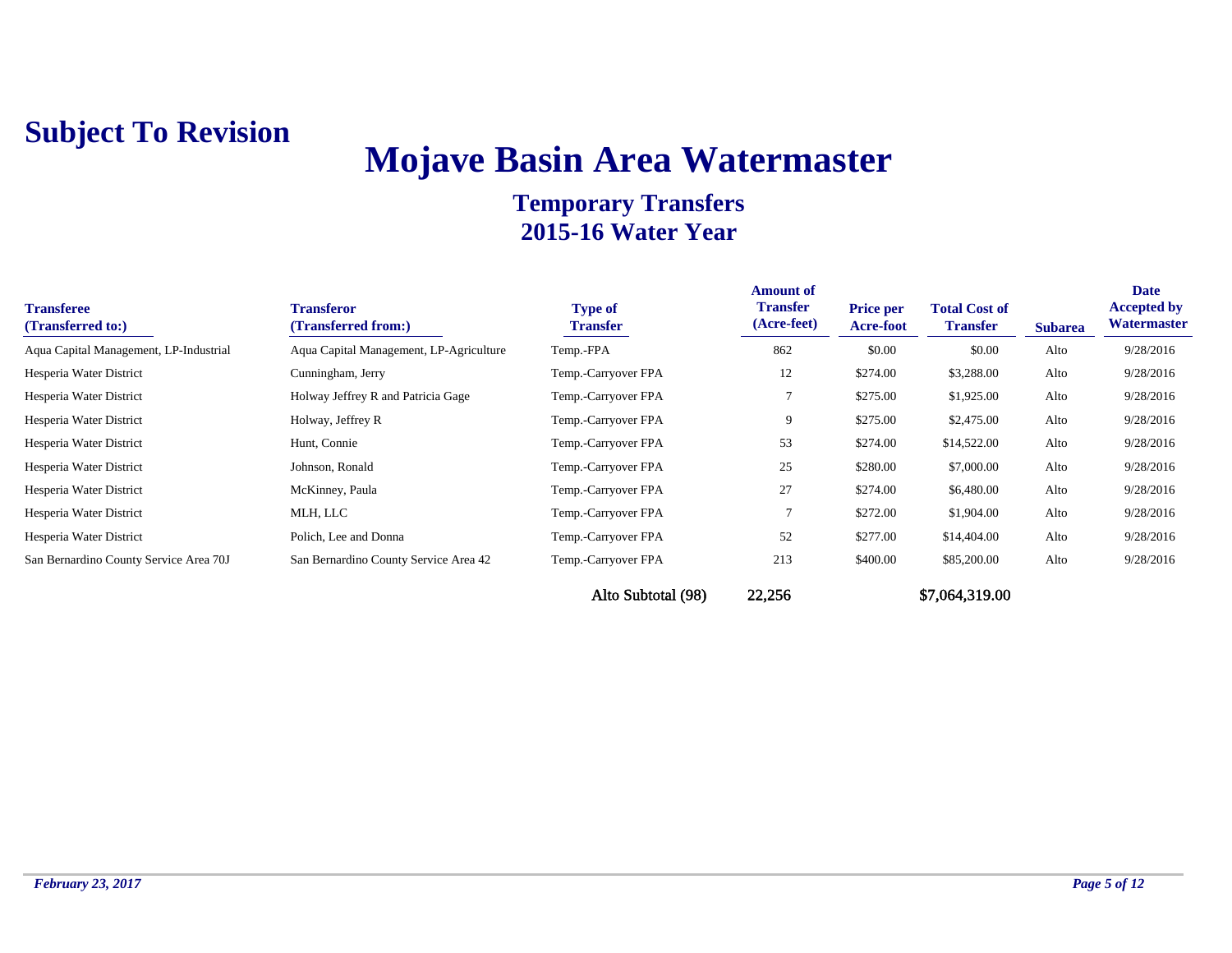# **Mojave Basin Area Watermaster**

| <b>Transferee</b><br>(Transferred to:)          | <b>Transferor</b><br>(Transferred from:)                                               | <b>Type of</b><br><b>Transfer</b>      | <b>Amount of</b><br><b>Transfer</b><br>(Acre-feet) | <b>Price per</b><br>Acre-foot | <b>Total Cost of</b><br><b>Transfer</b> | <b>Subarea</b> | <b>Date</b><br><b>Accepted by</b><br>Watermaster |
|-------------------------------------------------|----------------------------------------------------------------------------------------|----------------------------------------|----------------------------------------------------|-------------------------------|-----------------------------------------|----------------|--------------------------------------------------|
| Newberry Springs Recreational Lakes Association | Quigg and Company, Inc.                                                                | Carryover - Included with BAP          | 45                                                 |                               |                                         | Baja           | 2/24/2016                                        |
| Aqua Capital Management, LP                     | New Springs Limited Partnership                                                        | Temp.-Carryover FPA                    | 330                                                | \$15.00                       | \$4,950.00                              | Baja           | 5/25/2016                                        |
| Archibek, Eric                                  | Hutchison Trust, William O.                                                            | Temp.-Carryover FPA                    | 200                                                | \$20.00                       | \$4,000.00                              | Baja           | 5/25/2016                                        |
| Brown, Ronald A.                                | Archibek, Eric                                                                         | Temp.-Carryover in Lieu of Replacement | 118                                                | \$0.00                        | \$0.00                                  | Baja           | 5/25/2016                                        |
| Calico Lakes Homeowners Association             | Aqua Capital Management, LP                                                            | Temp.-Carryover in Lieu of Replacement | 124                                                | \$25.00                       | \$3,100.00                              | Baja           | 5/25/2016                                        |
| CF Properties, LLC                              | Morris Trust, Julia V.                                                                 | Temp.-Carryover FPA                    | 167                                                | \$20.00                       | \$3,340.00                              | Baja           | 5/25/2016                                        |
| De Jong Family Trust                            | GenOn Energy, Inc.                                                                     | Temp.-Carryover FPA                    | 700                                                | \$23.00                       | \$16,100.00                             | Baja           | 5/25/2016                                        |
| Gabrych, Eugene                                 | GenOn Energy, Inc.                                                                     | Temp.-Carryover FPA                    | 600                                                | \$23.00                       | \$13,800.00                             | Baja           | 5/25/2016                                        |
| Hackbarth, Edward E.                            | Hilarides 1998 Revocable Family Trust                                                  | Temp.-Carryover FPA                    | 152                                                | \$20.00                       | \$3,040.00                              | Baja           | 5/25/2016                                        |
| Harter, Joe and Sue                             | GenOn Energy, Inc.                                                                     | Temp.-Carryover FPA                    | 500                                                | \$23.00                       | \$11,500.00                             | Baja           | 5/25/2016                                        |
| Horton's Children's Trust                       | Horton, John                                                                           | Temp.-Carryover in Lieu of Replacement | 82                                                 | \$0.00                        | \$0.00                                  | Baja           | 5/25/2016                                        |
| Im, Nicholas Nak-Kyun                           | Aqua Capital Management, LP                                                            | Temp.-Carryover in Lieu of Replacement | 46                                                 | \$25.00                       | \$1,150.00                              | Baja           | 5/25/2016                                        |
| Irvin, Bertrand W.                              | Jackson, James N. Jr Revocable Living Trust                                            | Temp.-Carryover FPA                    | 10                                                 | \$25.00                       | \$250.00                                | Baja           | 5/25/2016                                        |
| Kasner Family Limited Partnership               | GenOn Energy, Inc.                                                                     | Temp.-Carryover FPA                    | 1,000                                              | \$23.00                       | \$23,000.00                             | Baja           | 5/25/2016                                        |
| Kasner, Robert                                  | Archibek, Eric                                                                         | Temp.-Carryover FPA                    | 58                                                 | \$0.00                        | \$0.00                                  | Baja           | 5/25/2016                                        |
| Kasner, Robert                                  | GenOn Energy, Inc.                                                                     | Temp.-Carryover FPA                    | 900                                                | \$23.00                       | \$20,700.00                             | Baja           | 5/25/2016                                        |
| Kasner, Robert                                  | Kasner Family Limited Partnership                                                      | Temp.-Carryover FPA                    | 406                                                | \$0.00                        | \$0.00                                  | Baja           | 5/25/2016                                        |
| Kasner, Robert                                  | Kasner Family Limited Partnership                                                      | Temp.-Carryover in Lieu of Replacement | 87                                                 | \$0.00                        | \$0.00                                  | Baja           | 5/25/2016                                        |
| Lake Jodie Property Owners Association          | Newberry Springs Recreational Lakes Association Temp.-Carryover in Lieu of Replacement |                                        | $\overline{7}$                                     | \$20.00                       | \$140.00                                | Baja           | 5/25/2016                                        |
| Smith, Denise dba Amerequine Beauty, Inc.       | New Springs Limited Partnership                                                        | Temp.-Carryover in Lieu of Replacement | 102                                                | \$0.00                        | \$0.00                                  | Baja           | 5/25/2016                                        |
| St. Antony Coptic Orthodox Monastery            | Aqua Capital Management, LP                                                            | Temp.-Carryover in Lieu of Replacement | 116                                                | \$25.00                       | \$2,900.00                              | Baja           | 5/25/2016                                        |
| Sundown Lakes, Inc.                             | Newberry Springs Recreational Lakes Association Temp.-Carryover in Lieu of Replacement |                                        | 10                                                 | \$20.00                       | \$200.00                                | Baja           | 5/25/2016                                        |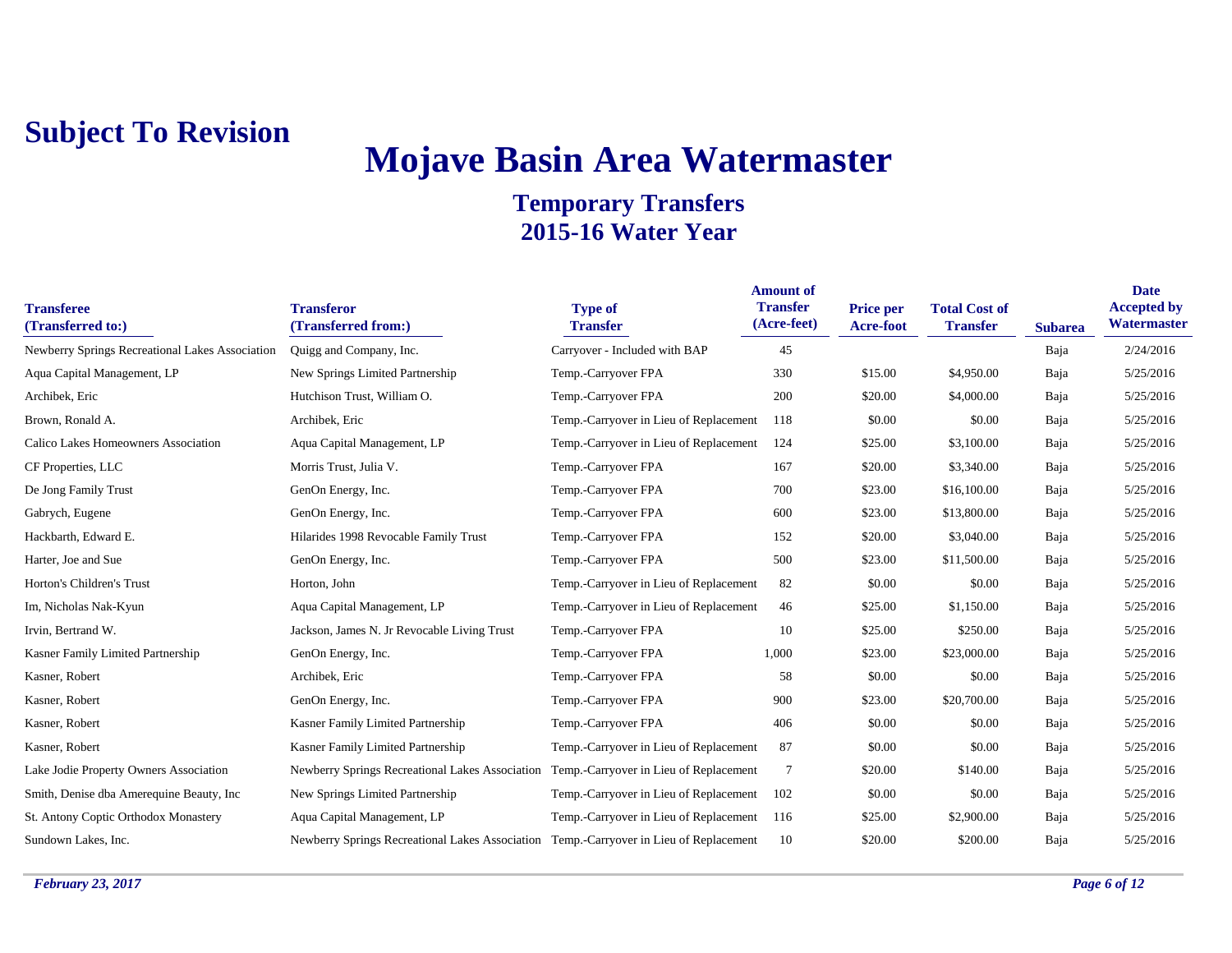# **Mojave Basin Area Watermaster**

| <b>Transferee</b><br>(Transferred to:) | <b>Transferor</b><br>(Transferred from:)                            | <b>Type of</b><br><b>Transfer</b>      | <b>Amount of</b><br><b>Transfer</b><br>(Acre-feet) | <b>Price per</b><br><b>Acre-foot</b> | <b>Total Cost of</b><br><b>Transfer</b> | <b>Subarea</b> | <b>Date</b><br><b>Accepted by</b><br>Watermaster |
|----------------------------------------|---------------------------------------------------------------------|----------------------------------------|----------------------------------------------------|--------------------------------------|-----------------------------------------|----------------|--------------------------------------------------|
| Van Bastelaar, Alphonse                | Aqua Capital Management, LP                                         | Temp.-Carryover in Lieu of Replacement | 44                                                 | \$25.00                              | \$1,100.00                              | Baja           | 5/25/2016                                        |
| Wet Set, Inc.                          | Newberry Springs Recreational Lakes Association                     | Temp.-Carryover in Lieu of Replacement | 18                                                 | \$20.00                              | \$360.00                                | Baja           | 5/25/2016                                        |
| WLSR, Inc.                             | Fawcett, Edward C.                                                  | Temp.-Carryover in Lieu of Replacement | 8                                                  | \$20.00                              | \$160.00                                | Baja           | 5/25/2016                                        |
| WLSR, Inc.                             | Fawcett, Edward C.                                                  | Temp.-Carryover FPA                    | $\boldsymbol{2}$                                   | \$20.00                              | \$40.00                                 | Baja           | 5/25/2016                                        |
| 35250 Yermo, LLC                       | Old Grove Properties, LLC                                           | Carryover - Included with BAP          | 14                                                 |                                      |                                         | Baja           | 7/27/2016                                        |
| Lake Jodie Property Owners Association | Bredelis, Ronald C. and Jean                                        | Temp.-Carryover FPA                    | 25                                                 | \$25.00                              | \$625.00                                | Baja           | 7/27/2016                                        |
| Lake Jodie Property Owners Association | Hass, Pauline L.                                                    | Temp.-Carryover FPA                    | 19                                                 | \$25.00                              | \$475.00                                | Baja           | 7/27/2016                                        |
| Lake Jodie Property Owners Association | Johnson, James R. and Ellen                                         | Temp.-Carryover FPA                    | 111                                                | \$25.00                              | \$2,775.00                              | Baja           | 7/27/2016                                        |
| Lake Jodie Property Owners Association | Liberty Utilities (Apple Valley Ranchos Water) C                    | Temp.-Carryover FPA                    | 125                                                | \$25.00                              | \$3,125.00                              | Baja           | 7/27/2016                                        |
| Lake Jodie Property Owners Association | Newberry Springs Recreational Lakes Association Temp.-Carryover FPA |                                        | 10                                                 | \$20.00                              | \$200.00                                | Baja           | 7/27/2016                                        |
| O. F. D. L., Inc.                      | Barber, James B.                                                    | Temp.-FPA                              | 8                                                  | \$20.00                              | \$160.00                                | Baja           | 7/27/2016                                        |
| O. F. D. L., Inc.                      | Barber, James B.                                                    | Temp.-Carryover FPA                    | 92                                                 | \$20.00                              | \$1,840.00                              | Baja           | 7/27/2016                                        |
| O. F. D. L., Inc.                      | Reeves, Richard                                                     | Temp.-Carryover FPA                    | 34                                                 | \$24.00                              | \$816.00                                | Baja           | 7/27/2016                                        |
| WLSR, Inc.                             | Reeves, Richard                                                     | Temp.-Carryover FPA                    | 90                                                 | \$24.00                              | \$2,160.00                              | Baja           | 7/27/2016                                        |
| Aqua Capital Management, LP            | New Springs Limited Partnership                                     | Temp.-FPA                              | 250                                                | \$15.00                              | \$3,750.00                              | Baja           | 9/28/2016                                        |
| Aqua Capital Management, LP            | New Springs Limited Partnership                                     | Temp.-Carryover FPA                    | 250                                                | \$15.00                              | \$3,750.00                              | Baja           | 9/28/2016                                        |
| CF Properties, LLC                     | De Jong Family Trust                                                | Temp.-Carryover FPA                    | 150                                                | \$24.00                              | \$3,600.00                              | Baja           | 9/28/2016                                        |
| Cheyenne Lake, Inc.                    | Garg, Om P.                                                         | Temp.-Carryover FPA                    | 20                                                 | \$22.00                              | \$440.00                                | Baja           | 9/28/2016                                        |
| O. F. D. L., Inc.                      | Garg, Om P.                                                         | Temp.-Carryover FPA                    | 20                                                 | \$22.00                              | \$440.00                                | Baja           | 9/28/2016                                        |
| Sagabean-Barker, Kanoeolokelani L.     | Kiel, Mary                                                          | Carryover - Included with BAP          | 19                                                 |                                      |                                         | Baja           | 9/28/2016                                        |
| St. Antony Coptic Orthodox Monastery   | Aqua Capital Management, LP                                         | Temp.-FPA                              | 250                                                | \$25.00                              | \$6,250.00                              | Baja           | 9/28/2016                                        |
| St. Antony Coptic Orthodox Monastery   | Aqua Capital Management, LP                                         | Temp.-Carryover FPA                    | 250                                                | \$25.00                              | \$6,250.00                              | Baja           | 9/28/2016                                        |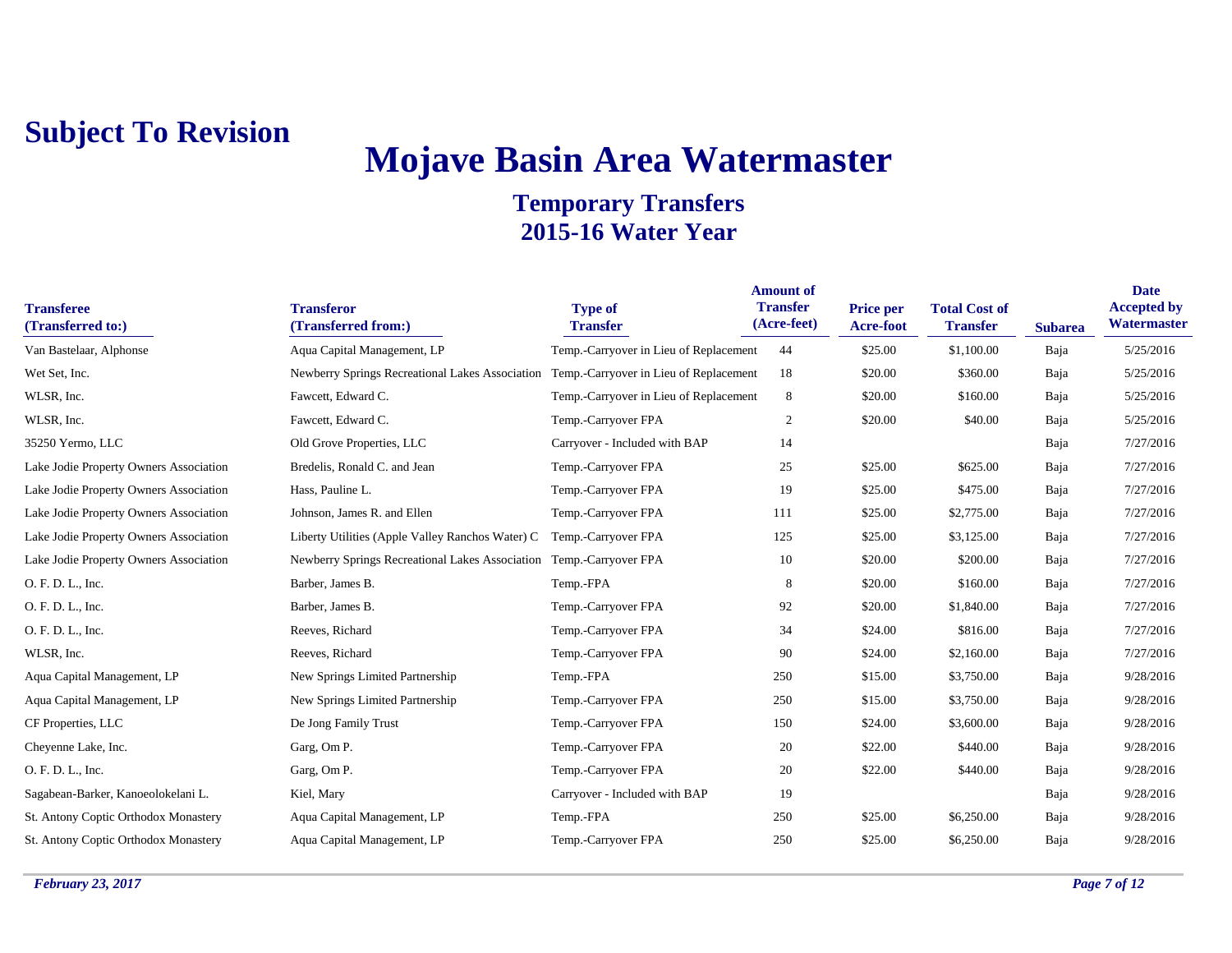# **Mojave Basin Area Watermaster**

| <b>Transferee</b><br>(Transferred to:) | <b>Transferor</b><br>(Transferred from:) | <b>Type of</b><br><b>Transfer</b> | <b>Amount of</b><br><b>Transfer</b><br>(Acre-feet) | <b>Price per</b><br><b>Acre-foot</b> | <b>Total Cost of</b><br><b>Transfer</b> | <b>Subarea</b> | <b>Date</b><br><b>Accepted by</b><br>Watermaster |
|----------------------------------------|------------------------------------------|-----------------------------------|----------------------------------------------------|--------------------------------------|-----------------------------------------|----------------|--------------------------------------------------|
| Sundown Lakes, Inc.                    | Garg, Om P.                              | Temp.-Carryover FPA               | 75                                                 | \$22.00                              | \$1,650.00                              | Baja           | 9/28/2016                                        |
| Vander Dussen Trust, Agnes and Edward  | Harter, Joe and Sue                      | Temp.-Carryover FPA               | 300                                                | \$0.00                               | \$0.00                                  | Baja           | 9/28/2016                                        |
| Wet Set, Inc.                          | Garg, Om P.                              | Temp.-Carryover FPA               | 76                                                 | \$22.00                              | \$1,672.00                              | Baja           | 9/28/2016                                        |
| WLSR, Inc.                             | Garg, Om P.                              | Temp.-Carryover FPA               | 75                                                 | \$22.00                              | \$1,650.00                              | Baja           | 9/28/2016                                        |
|                                        |                                          | Baja Subtotal (48)                | 8,095                                              |                                      | \$151,458.00                            |                |                                                  |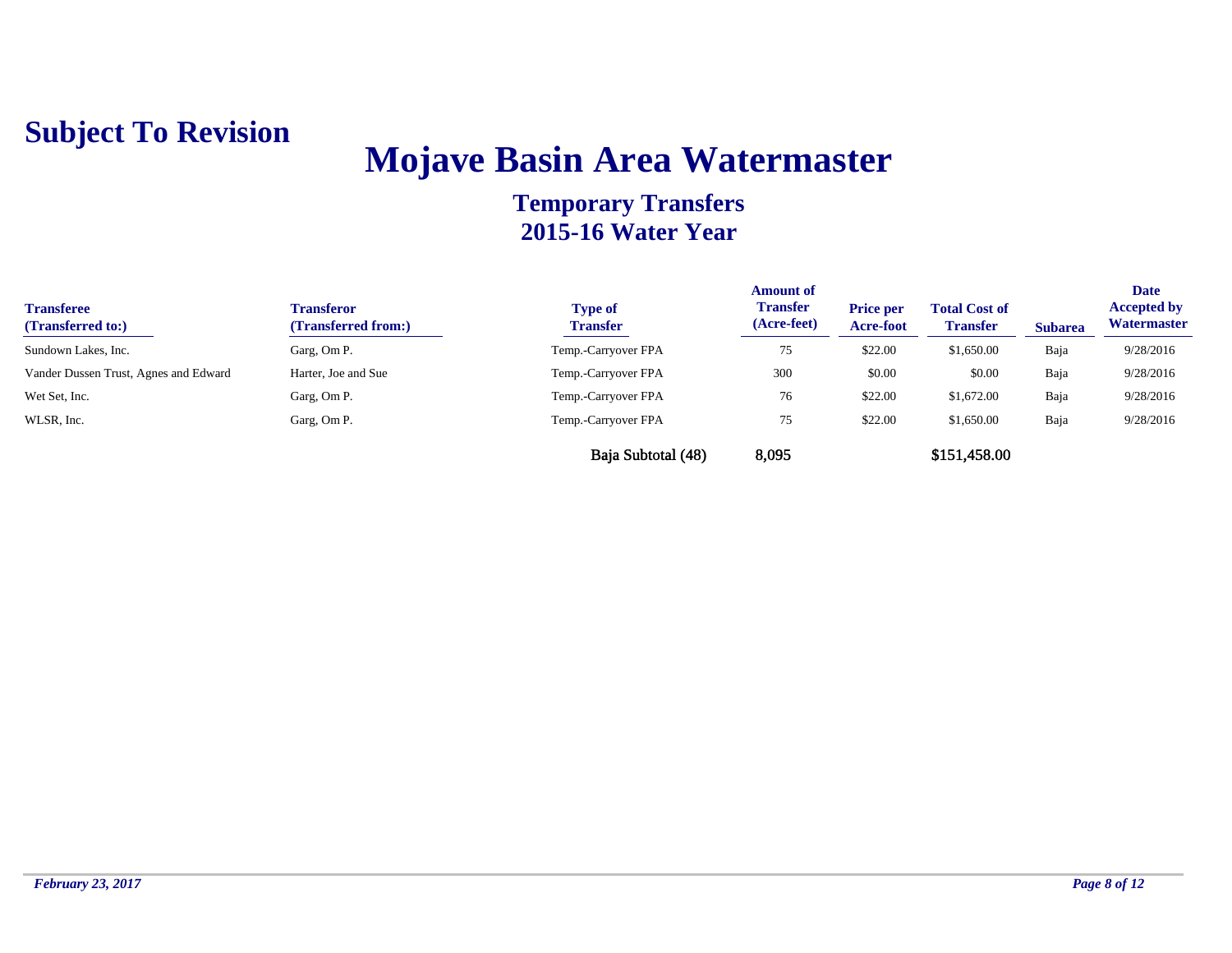# **Mojave Basin Area Watermaster**

| <b>Transferee</b><br>(Transferred to:)      | <b>Transferor</b><br>(Transferred from:)   | <b>Type of</b><br><b>Transfer</b> | <b>Amount of</b><br><b>Transfer</b><br>(Acre-feet) | <b>Price per</b><br>Acre-foot | <b>Total Cost of</b><br><b>Transfer</b> | <b>Subarea</b> | <b>Date</b><br><b>Accepted by</b><br>Watermaster |
|---------------------------------------------|--------------------------------------------|-----------------------------------|----------------------------------------------------|-------------------------------|-----------------------------------------|----------------|--------------------------------------------------|
| Adelanto, City Of                           | Aqua Capital Management, LP                | Temp.-Carryover in Lieu of Makeup | 149                                                | \$50.00                       | \$7,450.00                              | C/A            | 5/25/2016                                        |
| Agcon, Inc.                                 | Frates, D. Cole                            | Temp.-Carryover in Lieu of Makeup | 10                                                 | \$45.00                       | \$450.00                                | C/A            | 5/25/2016                                        |
| Apple Valley Foothill County Water District | Apple Valley Heights County Water District | Temp.-Carryover in Lieu of Makeup | 5                                                  | \$50.00                       | \$250.00                                | C/A            | 5/25/2016                                        |
| Apple Valley Heights County Water District  | Apple Valley Heights County Water District | Temp.-Carryover in Lieu of Makeup | $\overline{4}$                                     | \$0.00                        | \$0.00                                  | C/A            | 5/25/2016                                        |
| Apple Valley View Mutual Water Company      | Apple Valley Heights County Water District | Temp.-Carryover in Lieu of Makeup | $\overline{c}$                                     | \$50.00                       | \$100.00                                | C/A            | 5/25/2016                                        |
| Apple Valley, Town Of                       | Aqua Capital Management, LP                | Temp.-Carryover in Lieu of Makeup | 17                                                 | \$50.00                       | \$850.00                                | C/A            | 5/25/2016                                        |
| <b>Beinschroth Family Trust</b>             | Aqua Capital Management, LP                | Temp.-Carryover in Lieu of Makeup | 5                                                  | \$50.00                       | \$250.00                                | C/A            | 5/25/2016                                        |
| Beinschroth, A. J.                          | Aqua Capital Management, LP                | Temp.-Carryover in Lieu of Makeup | 2                                                  | \$50.00                       | \$100.00                                | C/A            | 5/25/2016                                        |
| CalPortland Company - Oro Grande Plant      | Werner, Andrew J.                          | Temp.-Carryover in Lieu of Makeup | 15                                                 | \$45.00                       | \$675.00                                | C/A            | 5/25/2016                                        |
| CDFW - Mojave Narrows Regional Park         | Atchison, Topeka, Santa Fe Railway Company | Temp.-Carryover in Lieu of Makeup | 30                                                 | \$45.00                       | \$1,350.00                              | C/A            | 5/25/2016                                        |
| Cemex, Inc.                                 | Atchison, Topeka, Santa Fe Railway Company | Temp.-Carryover in Lieu of Makeup | 46                                                 | \$45.00                       | \$2,070.00                              | C/A            | 5/25/2016                                        |
| Fisher Trust, Jerome R.                     | Aqua Capital Management, LP                | Temp.-Carryover in Lieu of Makeup | 4                                                  | \$50.00                       | \$200.00                                | C/A            | 5/25/2016                                        |
| Golden State Water Company                  | Golden State Water Company                 | Temp.-Carryover in Lieu of Makeup | 44                                                 | \$20.00                       | \$880.00                                | C/A            | 5/25/2016                                        |
| Helendale Community Services District       | Aqua Capital Management, LP                | Temp.-Carryover in Lieu of Makeup | 62                                                 | \$45.00                       | \$2,790.00                              | C/A            | 5/25/2016                                        |
| Helendale Community Services District       | Helendale Community Services District      | Temp.-FPA in Lieu of Makeup       | 16                                                 | \$0.00                        | \$0.00                                  | C/A            | 5/25/2016                                        |
| Hesperia - Golf Course, City of             | Golden State Water Company                 | Temp.-Carryover in Lieu of Makeup | 21                                                 | \$20.00                       | \$420.00                                | C/A            | 5/25/2016                                        |
| Hesperia Water District                     | Contratto, Ersula                          | Temp.-Carryover in Lieu of Makeup | 121                                                | \$25.00                       | \$3,025.00                              | C/A            | 5/25/2016                                        |
| Hesperia Water District                     | Golden State Water Company                 | Temp.-Carryover in Lieu of Makeup | 153                                                | \$20.00                       | \$3,060.00                              | C/A            | 5/25/2016                                        |
| Hesperia Water District                     | Kim, Jin S. and Hyun H.                    | Temp.-Carryover in Lieu of Makeup | 152                                                | \$25.00                       | \$3,800.00                              | C/A            | 5/25/2016                                        |
| Hi-Grade Materials Company                  | Frates, D. Cole                            | Temp.-Carryover in Lieu of Makeup |                                                    | \$45.00                       | \$45.00                                 | C/A            | 5/25/2016                                        |
| <b>Jess Ranch Water Company</b>             | Golden State Water Company                 | Temp.-Carryover in Lieu of Makeup | 20                                                 | \$20.00                       | \$400.00                                | C/A            | 5/25/2016                                        |
| <b>Jess Ranch Water Company</b>             | Hill Family Trust and Hill's Ranch, Inc.   | Temp.-Carryover in Lieu of Makeup | 20                                                 | \$20.00                       | \$400.00                                | C/A            | 5/25/2016                                        |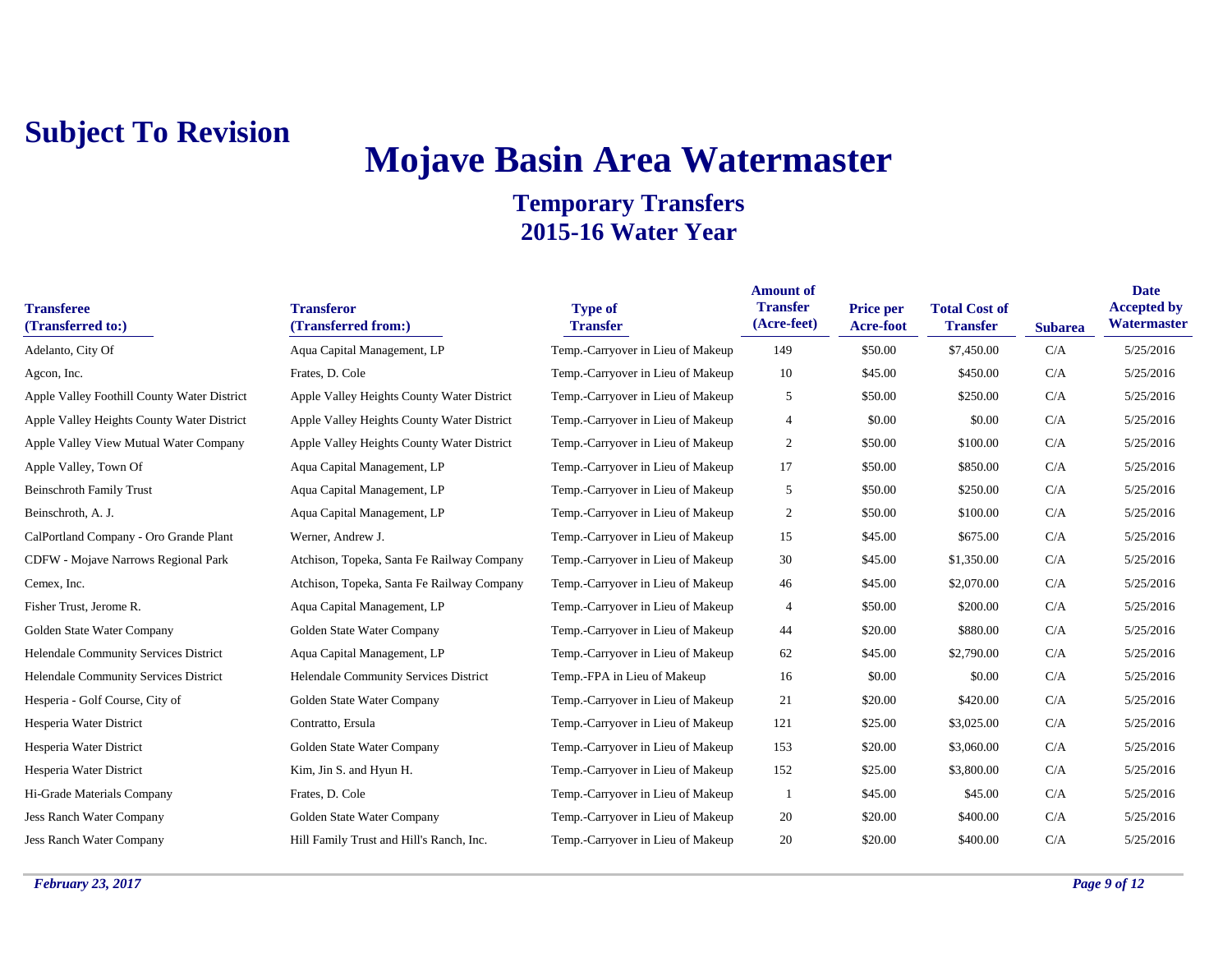# **Mojave Basin Area Watermaster**

| <b>Transferee</b><br>(Transferred to:)                                                        | <b>Transferor</b><br>(Transferred from:)   | <b>Type of</b><br><b>Transfer</b> | <b>Amount of</b><br><b>Transfer</b><br>(Acre-feet) | <b>Price per</b><br>Acre-foot | <b>Total Cost of</b><br><b>Transfer</b> | <b>Subarea</b> | <b>Date</b><br><b>Accepted by</b><br>Watermaster |
|-----------------------------------------------------------------------------------------------|--------------------------------------------|-----------------------------------|----------------------------------------------------|-------------------------------|-----------------------------------------|----------------|--------------------------------------------------|
| Jess Ranch Water Company                                                                      | Soppeland, Wayne                           | Temp.-Carryover in Lieu of Makeup | 21                                                 | \$20.00                       | \$420.00                                | C/A            | 5/25/2016                                        |
| Johnson, Carlean                                                                              | Aqua Capital Management, LP                | Temp.-Carryover in Lieu of Makeup | $\overline{2}$                                     | \$50.00                       | \$100.00                                | C/A            | 5/25/2016                                        |
| Kemper Campbell Ranch                                                                         | Western Development and Storage, LLC       | Temp.-Carryover in Lieu of Makeup | 5                                                  | \$45.00                       | \$225.00                                | C/A            | 5/25/2016                                        |
| Kemper Campbell Ranch                                                                         | Western Development and Storage, LLC       | Temp.-FPA in Lieu of Makeup       | 5                                                  | \$45.00                       | \$225.00                                | C/A            | 5/25/2016                                        |
| Liberty Utilities (Apple Valley Ranchos Water) Corp Golden State Water Company                |                                            | Temp.-Carryover in Lieu of Makeup | 153                                                | \$20.00                       | \$3,060.00                              | C/A            | 5/25/2016                                        |
| Liberty Utilities (Apple Valley Ranchos Water) CorpHill Family Trust and Hill's Ranch, Inc.   |                                            | Temp.-Carryover in Lieu of Makeup | 153                                                | \$20.00                       | \$3,060.00                              | C/A            | 5/25/2016                                        |
| Liberty Utilities (Apple Valley Ranchos Water) CorpSoppeland, Wayne                           |                                            | Temp.-Carryover in Lieu of Makeup | 153                                                | \$20.00                       | \$3,060.00                              | C/A            | 5/25/2016                                        |
| Luckey, Manley J.                                                                             | Aqua Capital Management, LP                | Temp.-Carryover in Lieu of Makeup | 7                                                  | \$50.00                       | \$350.00                                | C/A            | 5/25/2016                                        |
| Mariana Ranchos County Water District                                                         | <b>Brommer Family Trust</b>                | Temp.-Carryover in Lieu of Makeup | 8                                                  | \$50.00                       | \$400.00                                | C/A            | 5/25/2016                                        |
| McInnis, William S.                                                                           | Apple Valley Heights County Water District | Temp.-Carryover in Lieu of Makeup | $\mathbf{1}$                                       | \$0.00                        | \$0.00                                  | C/A            | 5/25/2016                                        |
| Navajo Mutual Water Company                                                                   | <b>Brommer Family Trust</b>                | Temp.-Carryover in Lieu of Makeup | 2                                                  | \$50.00                       | \$100.00                                | C/A            | 5/25/2016                                        |
| Phelan Piñon Hills Community Services District                                                | Aqua Capital Management, LP                | Temp.-Carryover in Lieu of Makeup | 9                                                  | \$50.00                       | \$450.00                                | C/A            | 5/25/2016                                        |
| Rancheritos Mutual Water Company                                                              | <b>Brommer Family Trust</b>                | Temp.-Carryover in Lieu of Makeup | 6                                                  | \$50.00                       | \$300.00                                | C/A            | 5/25/2016                                        |
| San Bernardino County - High Desert Detention Centeranify, Michael D., dba - White Bear Ranch |                                            | Temp.-Carryover in Lieu of Makeup | 3                                                  | \$45.00                       | \$135.00                                | C/A            | 5/25/2016                                        |
| San Bernardino County Service Area 42                                                         | Hanify, Michael D., dba - White Bear Ranch | Temp.-Carryover in Lieu of Makeup | $\overline{4}$                                     | \$45.00                       | \$180.00                                | C/A            | 5/25/2016                                        |
| San Bernardino County Service Area 64                                                         | Frates, D. Cole                            | Temp.-FPA in Lieu of Makeup       | 11                                                 | \$45.00                       | \$495.00                                | C/A            | 5/25/2016                                        |
| San Bernardino County Service Area 64                                                         | Hanify, Michael D., dba - White Bear Ranch | Temp.-Carryover in Lieu of Makeup | 115                                                | \$45.00                       | \$5,175.00                              | C/A            | 5/25/2016                                        |
| San Bernardino County Service Area 70J                                                        | Atchison, Topeka, Santa Fe Railway Company | Temp.-FPA in Lieu of Makeup       | 30                                                 | \$45.00                       | \$1,350.00                              | C/A            | 5/25/2016                                        |
| San Bernardino County Service Area 70J                                                        | Atchison, Topeka, Santa Fe Railway Company | Temp.-Carryover in Lieu of Makeup | 20                                                 | \$45.00                       | \$900.00                                | C/A            | 5/25/2016                                        |
| San Bernardino County Service Area 70J                                                        | Werner, Andrew J.                          | Temp.-FPA in Lieu of Makeup       | 9                                                  | \$45.00                       | \$405.00                                | C/A            | 5/25/2016                                        |
| Sapp, Robert D. and Lee, Teresa J.                                                            | Aqua Capital Management, LP                | Temp.-Carryover in Lieu of Makeup |                                                    | \$50.00                       | \$50.00                                 | C/A            | 5/25/2016                                        |
| <b>Silver Lakes Association</b>                                                               | <b>Brommer Family Trust</b>                | Temp.-Carryover in Lieu of Makeup | 163                                                | \$50.00                       | \$8,150.00                              | C/A            | 5/25/2016                                        |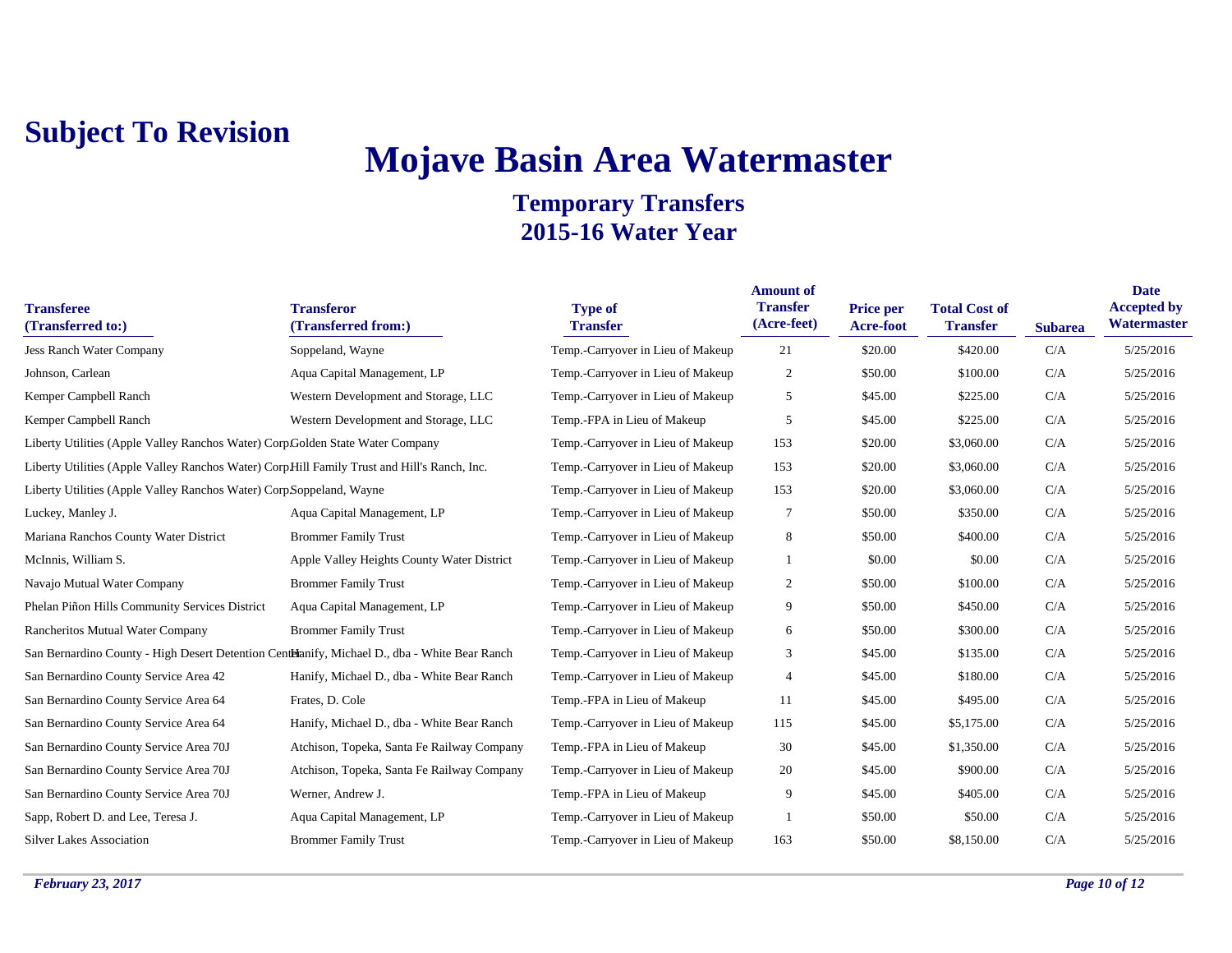# **Mojave Basin Area Watermaster**

| <b>Transferee</b><br>(Transferred to:)      | <b>Transferor</b><br>(Transferred from:)   | <b>Type of</b><br><b>Transfer</b> | <b>Amount of</b><br><b>Transfer</b><br>(Acre-feet) | <b>Price per</b><br><b>Acre-foot</b> | <b>Total Cost of</b><br><b>Transfer</b> | <b>Subarea</b> | Date<br><b>Accepted by</b><br><b>Watermaster</b> |
|---------------------------------------------|--------------------------------------------|-----------------------------------|----------------------------------------------------|--------------------------------------|-----------------------------------------|----------------|--------------------------------------------------|
| Spring Valley Lake Association              | Aqua Capital Management, LP                | Temp.-Carryover in Lieu of Makeup | 114                                                | \$50.00                              | \$5,700.00                              | C/A            | 5/25/2016                                        |
| Spring Valley Lake Country Club             | Dorrance, David W. and Tamela L.           | Temp.-Carryover in Lieu of Makeup | 16                                                 | \$45.00                              | \$720.00                                | C/A            | 5/25/2016                                        |
| Spring Valley Lake Country Club             | Dorrance, David W. and Tamela L.           | Temp.-FPA in Lieu of Makeup       | 16                                                 | \$45.00                              | \$720.00                                | C/A            | 5/25/2016                                        |
| Spring Valley Lake Country Club             | Werner, Andrew J.                          | Temp.-FPA in Lieu of Makeup       | 6                                                  | \$45.00                              | \$270.00                                | C/A            | 5/25/2016                                        |
| Thompson Living Trust, James A. and Sula B. | Aqua Capital Management, LP                | Temp.-Carryover in Lieu of Makeup |                                                    | \$50.00                              | \$50.00                                 | C/A            | 5/25/2016                                        |
| Thrasher, Gary                              | Aqua Capital Management, LP                | Temp.-Carryover in Lieu of Makeup | $\mathfrak{2}$                                     | \$50.00                              | \$100.00                                | C/A            | 5/25/2016                                        |
| Thunderbird County Water District           | Apple Valley Heights County Water District | Temp.-Carryover in Lieu of Makeup | 4                                                  | \$50.00                              | \$200.00                                | C/A            | 5/25/2016                                        |
| Vanhoops Holdings, LP                       | Aqua Capital Management, LP                | Temp.-Carryover in Lieu of Makeup |                                                    | \$50.00                              | \$50.00                                 | C/A            | 5/25/2016                                        |
| Victor Valley Community College District    | Aqua Capital Management, LP                | Temp.-Carryover in Lieu of Makeup | 8                                                  | \$50.00                              | \$400.00                                | C/A            | 5/25/2016                                        |
| Victorville Water District, ID#1            | Victorville Water District, ID#1           | Temp.-Carryover in Lieu of Makeup | 395                                                | \$0.00                               | \$0.00                                  | C/A            | 5/25/2016                                        |
| Victorville Water District, ID#1            | Victorville Water District, ID#1           | Temp.-FPA in Lieu of Makeup       | 386                                                | \$0.00                               | \$0.00                                  | C/A            | 5/25/2016                                        |
| Victorville Water District, ID#2            | Victorville Water District, ID#1           | Temp.-FPA in Lieu of Makeup       | 90                                                 | \$0.00                               | \$0.00                                  | C/A            | 5/25/2016                                        |
| Ward, Ken and Barbara                       | Atchison, Topeka, Santa Fe Railway Company | Temp.-FPA in Lieu of Makeup       | $\overline{c}$                                     | \$45.00                              | \$90.00                                 | C/A            | 5/25/2016                                        |
| Westland Industries, Inc.                   | <b>Brommer Family Trust</b>                | Temp.-Carryover in Lieu of Makeup | $\overline{2}$                                     | \$50.00                              | \$100.00                                | C/A            | 5/25/2016                                        |
|                                             |                                            | $C/A$ Subtotal $(58)$             | 2,823                                              |                                      | \$65,555.00                             |                |                                                  |